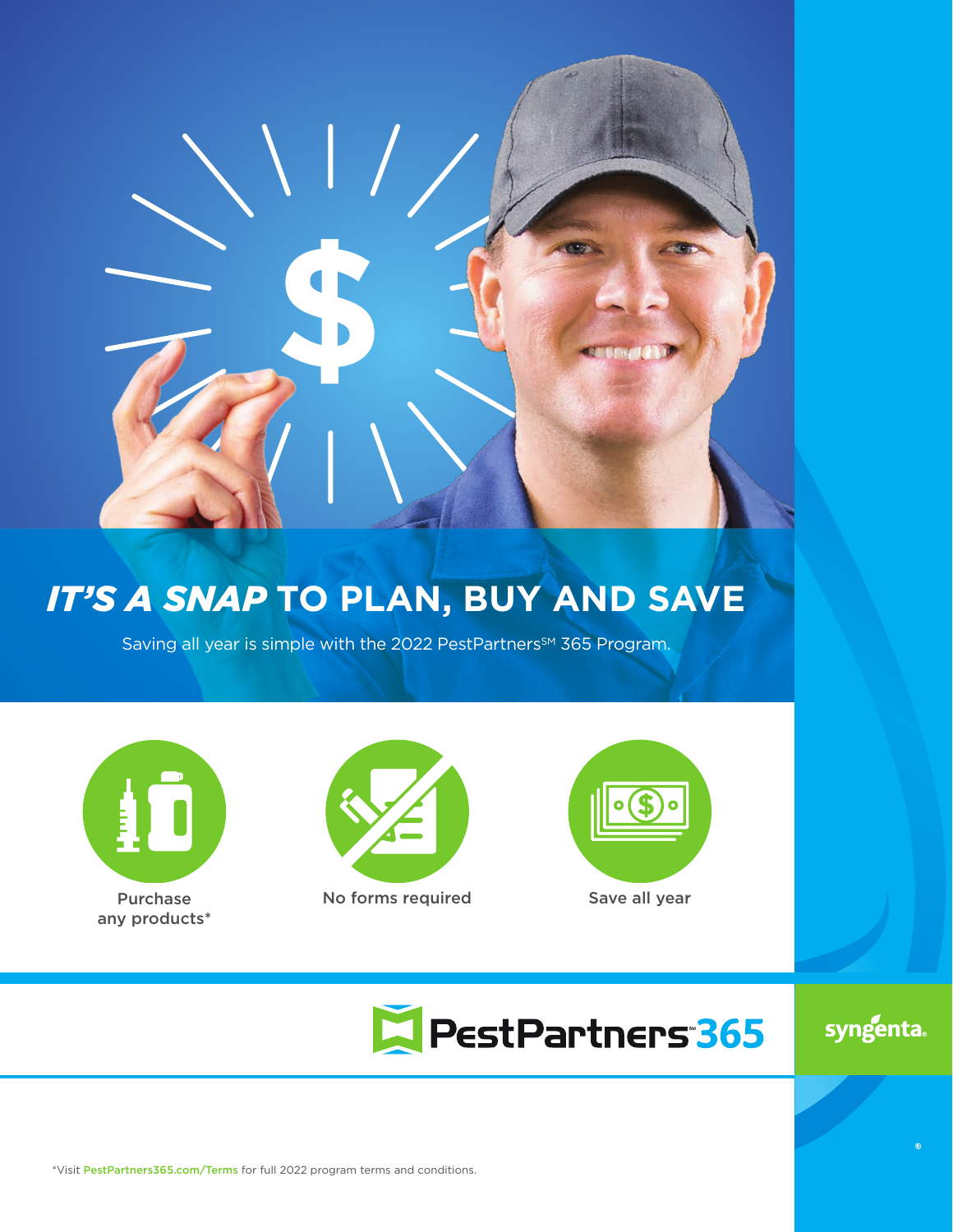## **How the Program Works**

- Qualifying is simple: From Oct. 1, 2021 April 30, 2022, purchase any combination of Syngenta products that generate at least \$200 in base rebates.
- Redemption is simpler: No forms are required to redeem your rebates. You will automatically receive rebates on all Syngenta purchases made from Oct. 1, 2021 – Sept. 30, 2022 and will be sent rebate checks at set times.

# **Key Program Dates**



# **Calculate Your Rebates and Early Order Bonus**

When you purchase at least \$500 in base rebates between Oct. 1, 2021 and Dec. 8, 2021, you'll earn a one-time Early Order Bonus rebate.



To determine your estimated rebate, use the worksheet on the next page or access our easy-to-use rebate calculator at **PestPartners365.com/Calculator** or by scanning the QR code.



signing up for a SyngentaPMP account. Visit PestPartners365.com/RebateStatus or scan the QR code for details.

| <b>Base Rebate</b><br><b>Total</b> | <b>Rebate</b><br><b>Percentage</b> | <b>Early Order Bonus Rebate</b><br><b>(For Purchases Made Between)</b><br>Oct. 1 - Dec. 8, 2021) |
|------------------------------------|------------------------------------|--------------------------------------------------------------------------------------------------|
| (Partner Level)                    |                                    |                                                                                                  |
| (Silver Level)                     |                                    |                                                                                                  |
| (Gold Level)                       |                                    |                                                                                                  |
| (Platinum Level)                   |                                    |                                                                                                  |
| (Diamond Level)                    |                                    |                                                                                                  |
| (Diamond Level)                    |                                    |                                                                                                  |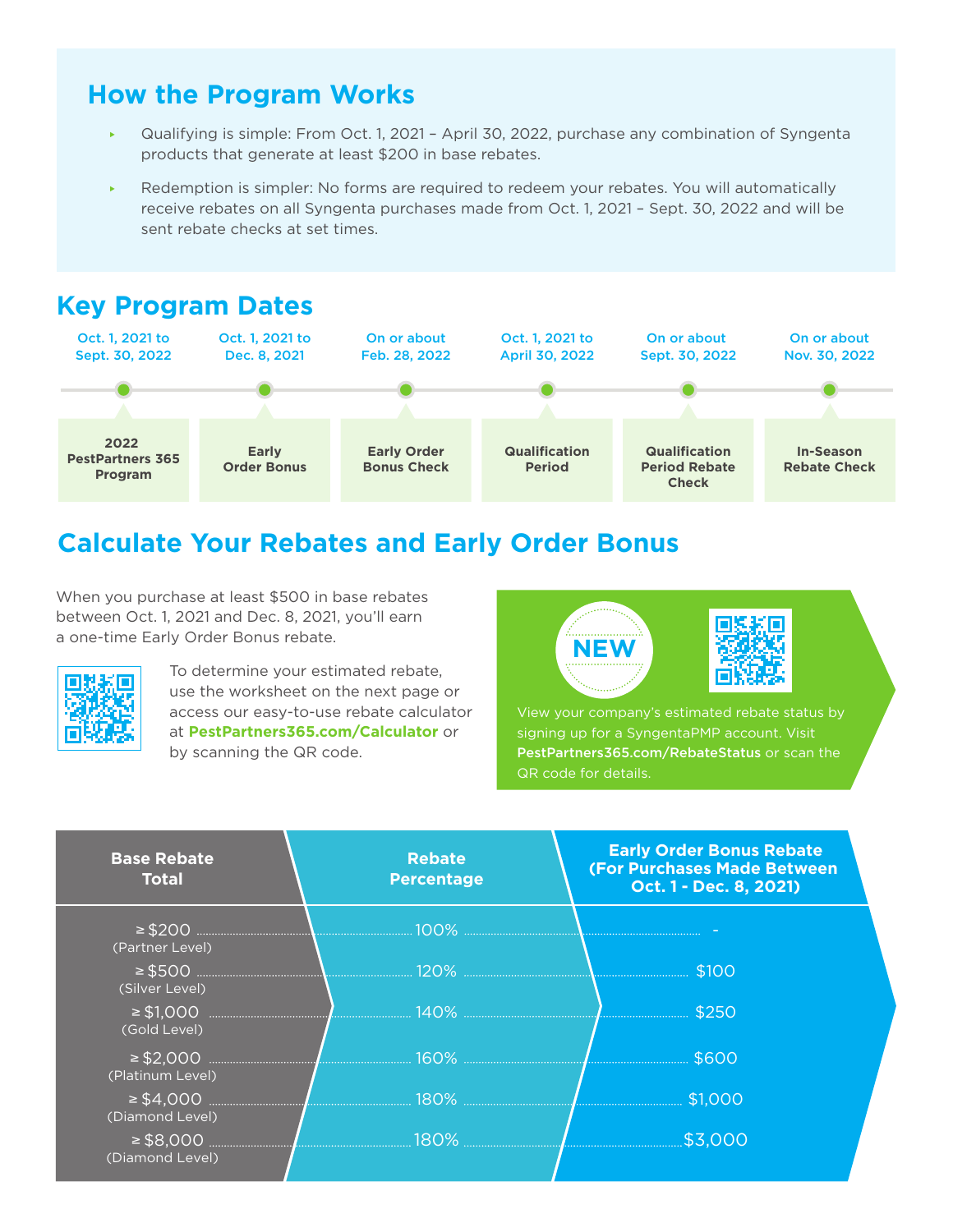| <b>Qualifying Products</b>                                                                                 | <b>Agency Price</b>                    | <b>Partner</b><br><b>Level Rebate</b>        |                           | <b>Purchase</b><br><b>Quantity</b> | <b>Base</b><br><b>Rebate</b> |  |  |  |  |
|------------------------------------------------------------------------------------------------------------|----------------------------------------|----------------------------------------------|---------------------------|------------------------------------|------------------------------|--|--|--|--|
|                                                                                                            | <b>Insecticide Baits</b>               |                                              |                           |                                    |                              |  |  |  |  |
| Advion® Ant Bait Arena (1 Bag of 30)                                                                       |                                        | \$1.20                                       | х                         | $\equiv$                           |                              |  |  |  |  |
| Advion Ant Bait Arena (1 Bag of 12)                                                                        |                                        | \$0.50                                       | x                         | $\equiv$                           |                              |  |  |  |  |
| Advion Ant Gel Bait (Box of 4 Syringes)                                                                    |                                        | \$2.00                                       | Х                         | $\equiv$                           |                              |  |  |  |  |
| Advion Ant Gel Bait (Individual Syringe)                                                                   |                                        | \$0.50                                       | x                         | $\equiv$                           |                              |  |  |  |  |
| <b>Advion Ant Gel Bait</b> (Master Shipper of 40 x 30 GM Syringes)<br>$\overline{\mathbf{u}}$ )            | \$250.00                               | \$20.00                                      | Х                         | $\equiv$                           |                              |  |  |  |  |
| Advion Cockroach Bait Arena (1 Bag of 60)                                                                  |                                        | \$0.75                                       | Х                         | $\equiv$                           |                              |  |  |  |  |
| Advion Cockroach Bait Arena (1 Bag of 12)                                                                  |                                        | \$0.25                                       | x                         | $\equiv$                           |                              |  |  |  |  |
| Advion Cockroach Gel Bait (Box of 4 Syringes)                                                              |                                        | \$2.00                                       | х                         | $\equiv$                           |                              |  |  |  |  |
| <b>Advion Cockroach Gel Bait</b> (Master Shipper of 40 x 30 GM Syringes)                                   | \$230.00                               | \$20.00                                      | Х                         | $\equiv$                           |                              |  |  |  |  |
| Advion Evolution Cockroach Gel Bait (Box of 4 Syringes)                                                    | \$23.80                                | \$2.00                                       | x                         | $\equiv$                           |                              |  |  |  |  |
| Optigard® Ant Gel Bait (Box of 4 Syringes)                                                                 |                                        | \$2.00                                       | x                         | $\equiv$                           |                              |  |  |  |  |
| <b>Optigard Cockroach Gel Bait (Box of 4 Syringes)</b><br>蓾                                                | \$22.80                                | \$2.00                                       | x                         | $\equiv$                           |                              |  |  |  |  |
| <b>Sprayable Insecticides</b>                                                                              |                                        |                                              |                           |                                    |                              |  |  |  |  |
| Advion WDG Insecticide (16.5 OZ Bottle)<br>$\sqrt{2}$                                                      | \$124.50                               | \$10.00                                      | x                         | $\equiv$                           |                              |  |  |  |  |
| Advion WDG Insecticide (Carton of 5 x 0.33 OZ Packets)                                                     | \$15.00                                | \$1.00                                       | Х                         | $\equiv$                           |                              |  |  |  |  |
| Archer® Insect Growth Regulator (1 PT Bottle)                                                              |                                        | \$3.50                                       | х                         | $\equiv$                           |                              |  |  |  |  |
| Arilon® Insecticide (8.25 OZ Bottle)                                                                       |                                        | \$2.89                                       | x                         | $\equiv$                           |                              |  |  |  |  |
| Arilon Insecticide (Box of 25 x 0.33 OZ Pouches)                                                           |                                        | \$2.48                                       | x                         | $\equiv$                           |                              |  |  |  |  |
| Demand® CS Insecticide (1 QT Bottle)                                                                       |                                        | \$7.50                                       | х                         | $\equiv$                           |                              |  |  |  |  |
| Demand CS Insecticide (8 OZ Bottle)                                                                        |                                        | \$2.50                                       | x                         | $\equiv$                           |                              |  |  |  |  |
| <b>Demand CS Insecticide</b> (Master Shipper of 24 x 1 QT Bottles)<br>G.                                   | \$2,232.00                             | \$200.00                                     | Х                         | $\equiv$                           |                              |  |  |  |  |
| <b>Demand CS Insecticide</b> (Master Shipper of 24 $\times$ 1 QT Bottles) $\geq$ 5 Cases<br>ाल             | \$2,088.00                             | \$200.00                                     | х                         | $\equiv$                           |                              |  |  |  |  |
| <b>Demand CS + Archer Multipak</b><br>(Case of 2 x 1 QT Bottles of Demand CS + 5 x 1 PT Bottles of Archer) | \$386.00                               | \$20.00                                      | x                         | $\equiv$                           |                              |  |  |  |  |
| Demon® Max Insecticide (1 GA Jug)                                                                          |                                        | \$2.25                                       | х                         | $\equiv$                           |                              |  |  |  |  |
| Demon Max Insecticide (1 PT Bottle)                                                                        |                                        | \$1.00                                       | x                         | $\equiv$                           |                              |  |  |  |  |
| Demon WP Insecticide (Box of 12 x 4 x 9.5 GM Pouches)                                                      |                                        | \$4.00                                       | х                         | $\equiv$                           |                              |  |  |  |  |
| Optigard Flex Liquid Insecticide (8 OZ Bottle)                                                             |                                        | \$2.00                                       | x                         | $\equiv$                           |                              |  |  |  |  |
| Tandem <sup>®</sup> Insecticide (1 QT Bottle)<br>$\overline{\mathbf{z}}$                                   | \$67.00                                | \$3.50                                       | Х                         | $\equiv$                           |                              |  |  |  |  |
| Tandem Insecticide $(1 QT Bottle) \ge 20$ Cases                                                            | \$57.50                                | \$3.50                                       | x                         | $\equiv$                           |                              |  |  |  |  |
| Tandem Insecticide (2 QT Bottle)                                                                           | \$126.50                               | \$7.00                                       | $\boldsymbol{\mathsf{x}}$ | $\equiv$                           |                              |  |  |  |  |
| Tandem Insecticide $(2$ QT Bottle) $\geq 8$ Cases<br>図.                                                    | \$115.00                               | \$7.00                                       | Х                         | $\equiv$                           |                              |  |  |  |  |
|                                                                                                            | <b>Rodenticides</b>                    |                                              |                           |                                    |                              |  |  |  |  |
| Talon®-G Rodenticide (Case of 2 x 150 x 25 GM Packs)                                                       |                                        | \$2.25                                       | Х                         | $\equiv$                           |                              |  |  |  |  |
| Talon Weatherblok® XT Rodenticide (16 LB Pail)                                                             |                                        | \$5.00                                       | Х                         | $\equiv$                           |                              |  |  |  |  |
| Talon Weatherblok XT Rodenticide Pallet (12 x 16 LB Pails)<br>ū.                                           | \$913.00                               | \$100.00                                     | Х                         | $\equiv$                           |                              |  |  |  |  |
|                                                                                                            | <b>Termiticide</b>                     |                                              |                           |                                    |                              |  |  |  |  |
| Altriset® Termiticide (34 OZ Bottle)<br>◙ )                                                                | \$151.00                               | \$15.00                                      | Х                         | $\equiv$                           |                              |  |  |  |  |
|                                                                                                            | <b>Granular Baits and Insecticides</b> |                                              |                           |                                    |                              |  |  |  |  |
| Advion Fire Ant Bait (2 LB Jug)*                                                                           |                                        | \$1.93                                       | х                         | $\equiv$                           |                              |  |  |  |  |
| Advion Fire Ant Bait (25 LB Bag)*                                                                          |                                        | \$16.09                                      | Х                         | $\equiv$                           |                              |  |  |  |  |
| Advion Insect Granular Bait (12 LB Bag)*                                                                   |                                        | \$4.88                                       | х                         | $\equiv$                           |                              |  |  |  |  |
| Advion Insect Granular Bait (1 LB Bottle)*                                                                 |                                        | \$0.88                                       | Х                         | $\equiv$                           |                              |  |  |  |  |
| Advion Insect Granule (4 LB Jug)                                                                           |                                        | \$1.40                                       | Х                         | $\equiv$                           |                              |  |  |  |  |
| Advion Insect Granule (25 LB Bag)*                                                                         |                                        | \$3.59                                       | Х                         | $\equiv$                           |                              |  |  |  |  |
| Demand G Insecticide (25 LB Bag)                                                                           |                                        | \$1.25                                       | Х                         | $\equiv$                           |                              |  |  |  |  |
|                                                                                                            |                                        |                                              |                           | <b>Base Rebate Total</b>           |                              |  |  |  |  |
| <b>SummerPay</b>                                                                                           |                                        | X Rebate Percentage (Refer to Page 2)        |                           |                                    |                              |  |  |  |  |
| <b>Products that qualify for SummerPay terms</b>                                                           |                                        |                                              |                           | REBATE ESTIMATE                    |                              |  |  |  |  |
| Enjoy SummerPay™ extended payment terms                                                                    |                                        | + Early Order Bonus Rebate (Refer to Page 2) |                           |                                    |                              |  |  |  |  |

**TOTAL REBATE ESTIMATE**

through June 24, 2022 on select purchases made between Oct. 1, 2021 and April 30, 2022.